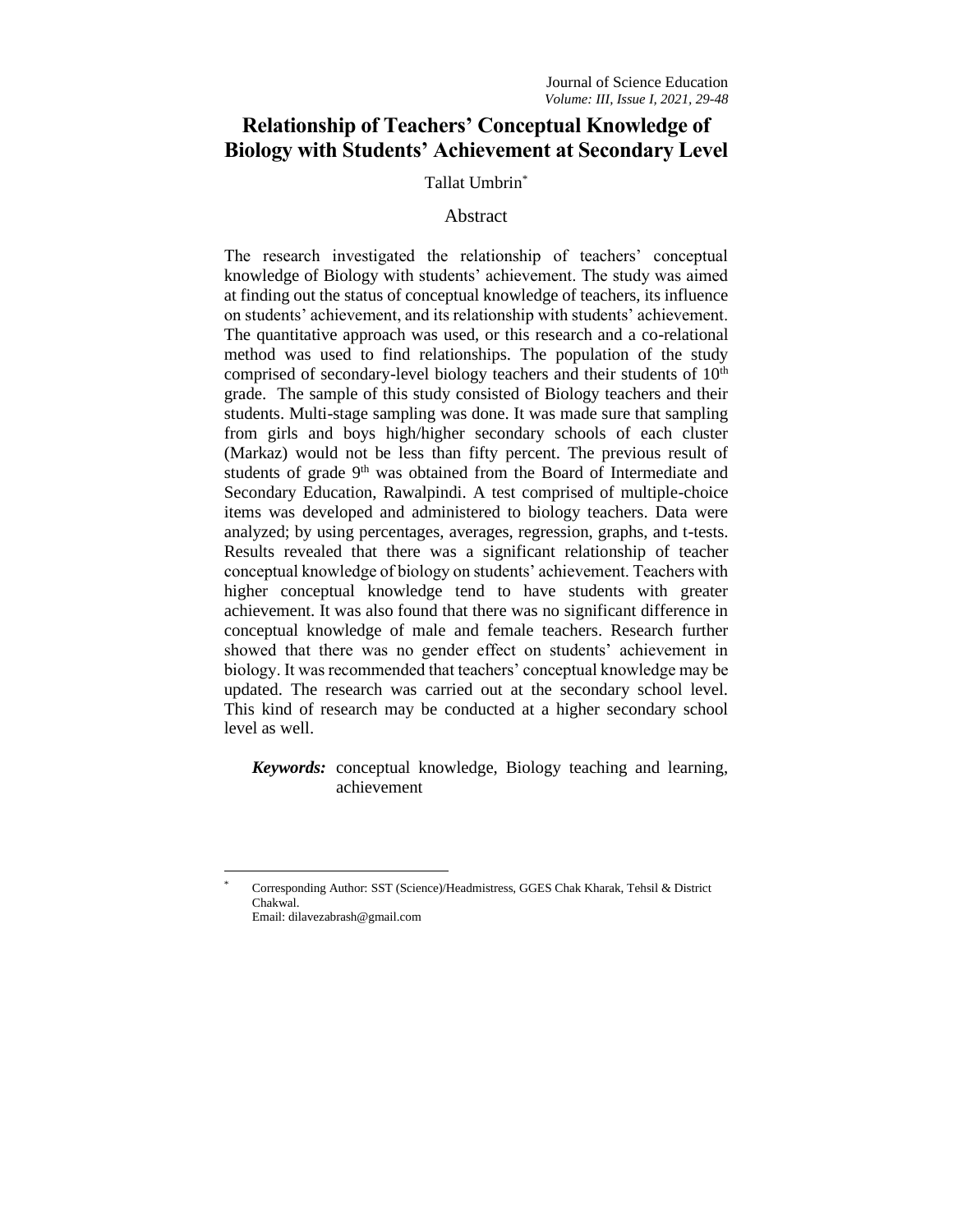# **Introduction**

In science, acquisition and categorization of the information is dependent on conceptual knowledge. Conceptual knowledge is the comprehension of main ideas and their connection with each other. Conceptual knowledge represents the knowledge that is needed for successful interaction with our surroundings. Conceptual knowledge includes the cognitive processes that make it easier to interact with environment (Hahn & Ramscar, 2001). Conceptual knowledge is not rote memorization, instead its learning involves thinking and intellectual activity. There are two categories that come under the heading of teacher knowledge. One of them is overall pedagogical knowledge and the second one is subject knowledge. Subject knowledge includes Knowledge of truth and reality, processes, concepts and their affinity, knowledge of principles and their application. A teacher's conceptual knowledge is concerned with definition or relation of concepts of some field of inquiry.

Students' achievements can be determined by looking at their grades or assessment. Most countries have standardized tests; aligned with country standards. Students' growth can be assessed by their achievement. It shows their success and problems too. The best way of making a judgment about students' knowledge is assessing the students' achievement (Organization for Economic Co-operation and Development (OECD), 2010; and National Research Council (NRC), 2012). In order to enhance the students' competency in science; knowledge of scientific concepts and linkage among these concepts based on main science-related concepts is necessary (National Research Council, 2012). Student's achievement indicates how well a student has learned the subject matter within particular period of time. Instructional standards are provided to teachers for each grade. Standards are "to-do" which guides teachers during instructions. Focusing on instructional standards helps in enhancing teachers' instructions. As a result, students' achievement also increases (Carter, 2018).

Students' achievement is one of the important factors under consideration while assessing the teachers' effectiveness. Lipping (1999) reported that teachers' conceptual knowledge helps the students in learning of the ideas on which their problem-solving abilities and future learning depends. Conceptual knowledge is a connected web of knowledge; a network in which the linking relationships are as prominent as the discrete bits of information. Research by Carnoy and Arends (2012) revealed that teachers' knowledge positively influences pupils' learning. According to the National Commission on Teaching and America's Future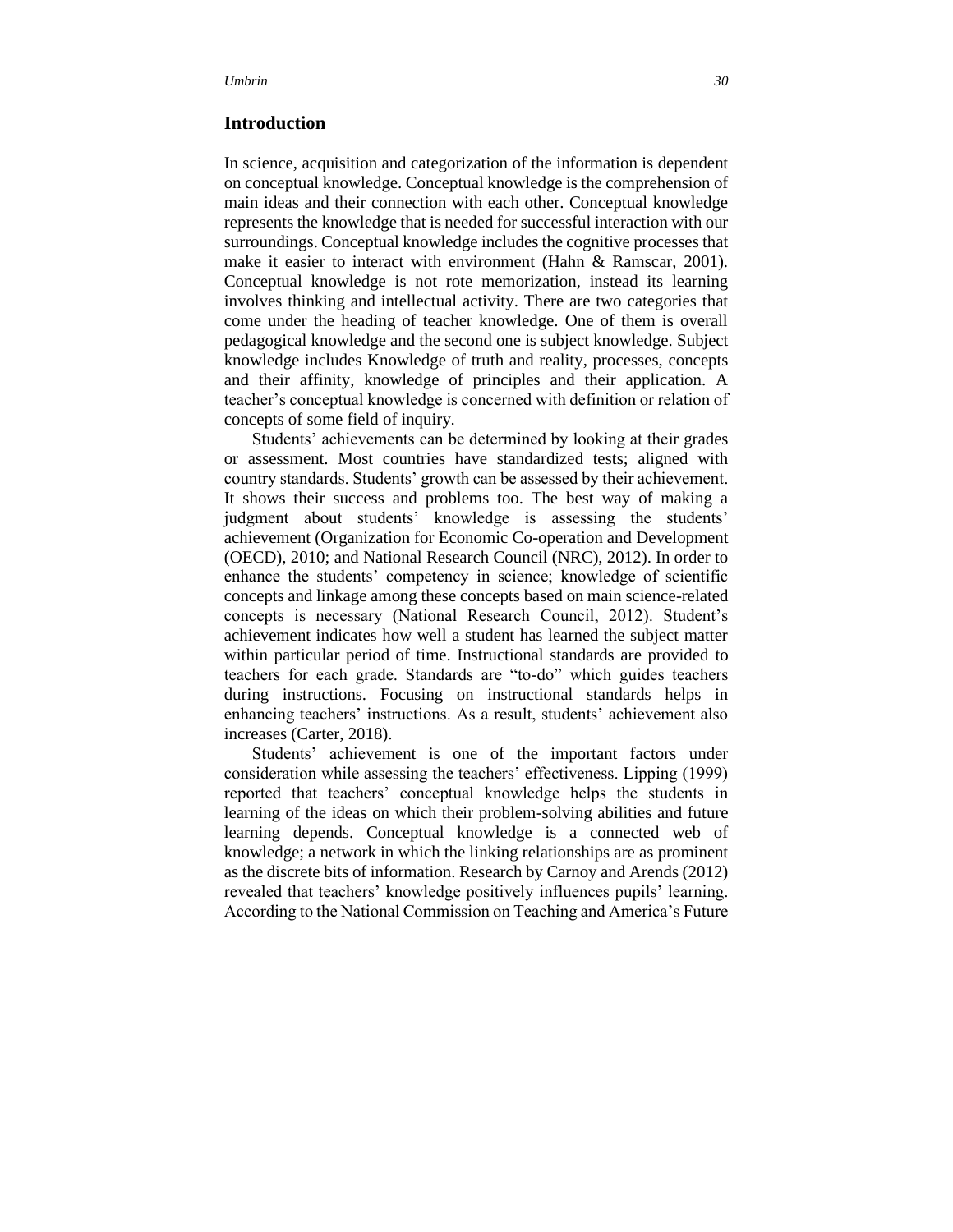(1996) teachers' know-how subject and subject-related skills have an impact on students' achievement. Effective teaching results in better students' achievement. Ineffective teaching results in students' lower achievement results (Hanushek and Rivkin, 2004). Teachers' conceptual knowledge of the subject helps the teachers to engage students (Shepard et al., 2005). Teachers must have knowledge of the subject and psychology of their students (Hiebert, Carpenter, Fennema, Fuson &, Murray, 1997).

# **Statement of Problem**

Presently, biology is being taught by teachers with different academic backgrounds. Some biology teachers have not studied science/biology at their degree level. Some of them have science degrees which are school subjects. Some have higher degrees but not in biology. Teachers differ in their biological conceptual knowledge. Hence, the researcher decided to study the relationship of teachers' conceptual knowledge with students' achievement.

# **Objectives**

- 1. To find out the status of conceptual knowledge of biology teachers.
- 2. To find out the relationship of teachers' conceptual knowledge with students' achievements.

## **Review of Related Literature**

Saeed and Khalid (2002) reported that the proficiency of teachers is regarded as their knowledge, natural abilities, expertise, and character. Hargreaves (2000) found that students' respect for the teachers and their performance is related with teachers' attitudes and interest in the teachinglearning process. Haider, Qasim, and Ameen (2015) reported that competence is a combination of knowledge, natural ability, and mental condition requisite for job performance. The capability of teachers includes practicable potential and skilled power to gain and retain knowledge. To serve in an educational setting in a productive way these characteristics are pre-requisite for teachers. Sali-Ot (2011) conducted research on teachers' proficiencies and found that instructors possess great proficiencies in content knowledge.

Johnson and Johnson (2010) reported that a conventional learning environment does not support pupils in gaining the concepts, as mastery in practical work and attitude are the need of the hour to face the global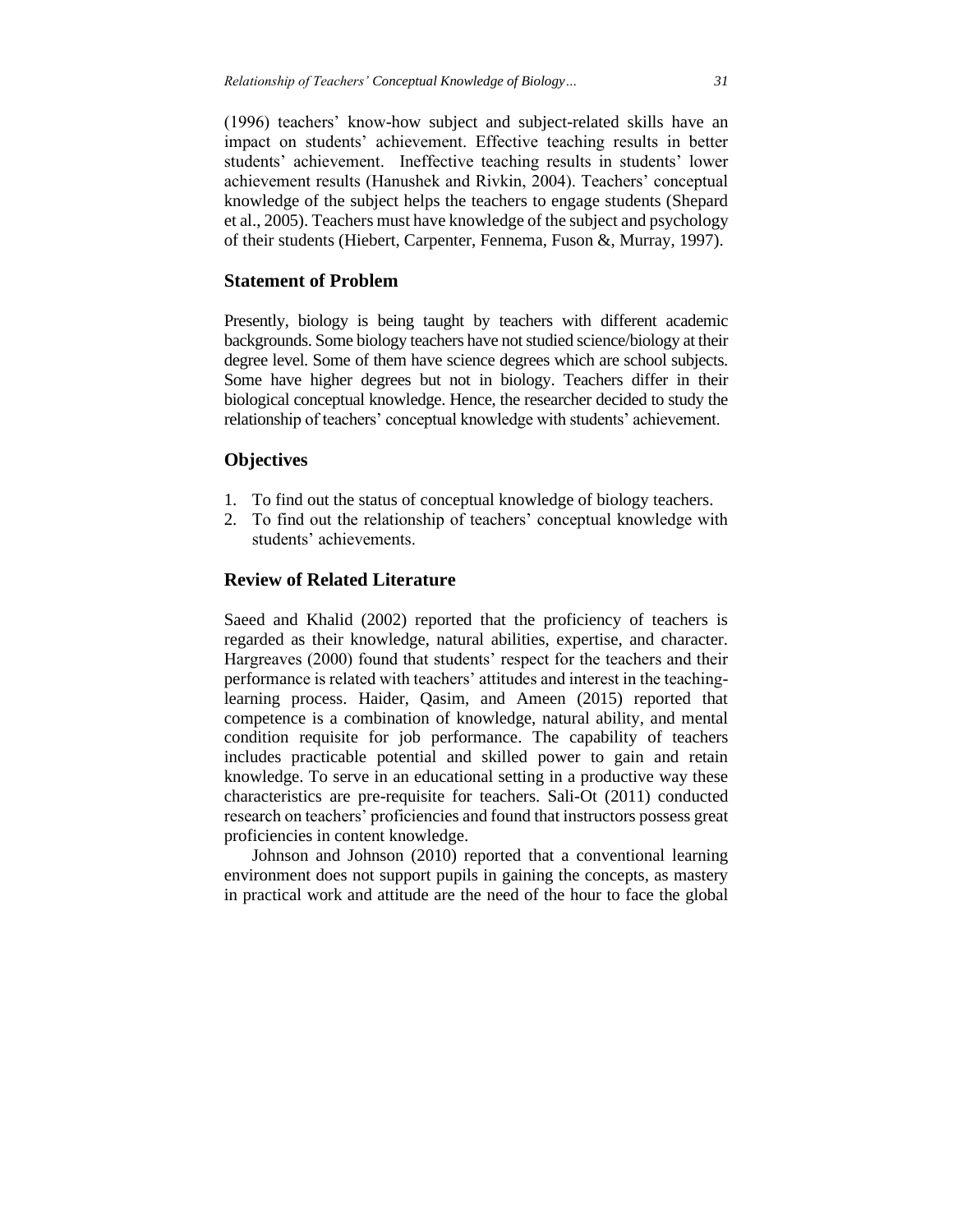challenges. According to Iqbal, Azam and Rana (2009); Faiz, (2011), there is a deficiency in knowledge of science-related subject matter and teaching methods. Research show that science teaching in Pakistan is nothing but the mere telling of facts. Focus is laid on reading and verbal explanation. No focus is laid on learning by doing to demonstrate concepts.

According to Paul and Kremer (2006) teachers' knowledge is positively associated with pupils' learning. A teacher must have multidimensional personalities including the traits of knowledge, skills of motivation, and self-controlling skills (Baumert and Kunter, 2013). According to Rice (2003) teachers must have first-hand knowledge of the subject. Insufficient knowledge of the subject results in ineffective teaching. As a result, students show less motivation in learning.

Ehindero and Ajibade (2000) found that students' learning is associated with their appreciation of teachers' subject-related knowledge. Aboderin (2001) found that mastery of a major subject is pre-requisite for effective teaching. Eggen and Kauchak (2001) found that the best teacher possesses subject knowledge, knowledge of education-related terms, and knowledge of teaching methods.Kimani, Cheboswony, Kodero, and Misigo (2009) reported that insufficient conceptual knowledge of teachers is correlated with students' learning. As a result, students lose their interest in learning (Adekunle, 2006).

According to National Professional Standards for Teachers in Pakistan (2009), teacher education is important for better educational outcomes. The effectiveness of a teacher is correlated with students' achievement. No clear indications are available that which aspect of teacher impacts the intended outcomes most (Rockoff & Johnah, 2004; Rivkin, Steven, Hanushek, John, and Kain, 2005; Aaronson, Barrow, and Sander, 2007).Mezieobi, Fubara and Mezieobi (2008) stated that the competence of teachers in subject matter is a pre-requisite for learning process.

A teacher must have professional competence. Academic and pedagogical competencies both come under the heading of professional competence. The first one is related to his/her knowledge of the subject. The second one is related to teaching methods (Akpan, Essien and Obot, 2008). According to Rena (2000) the learners' learning depends upon enhanced knowledge of the subject matter. Teachers' grip on subject matter enhances learners' interest in the learning process. This results in the achievement of set objectives. He further reported high association between both. Wamala and Seruwagi (2012) studied "the influence of teacher competence on the academic achievement of sixth-grade students in Uganda" (p.84). Findings suggested the enhancement of learners'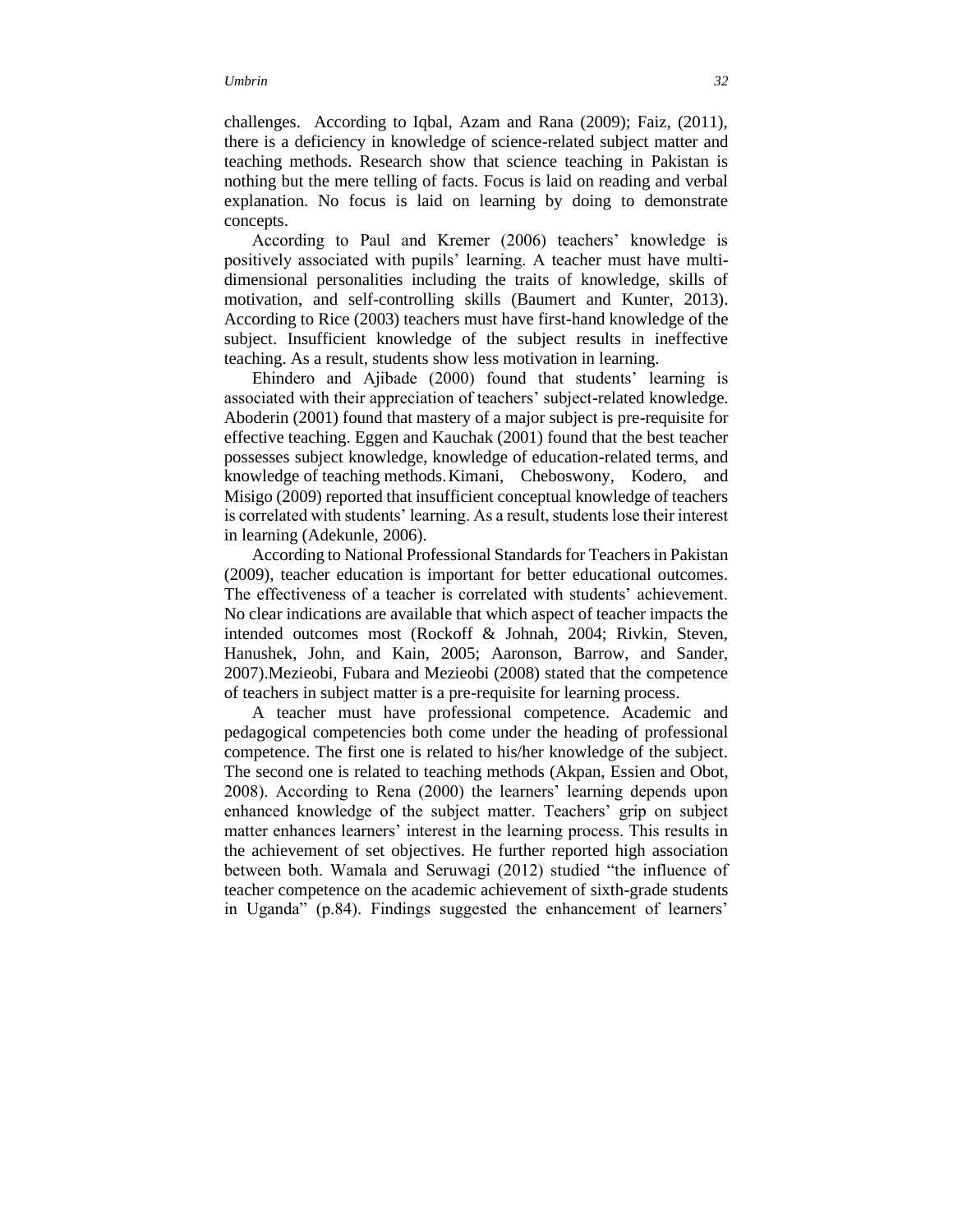learning is dependent on teacher competence. The results revealed a highly positive association between both.

Igwe (1990) concluded that teachers' qualification has no relationship with students' achievement. Adeniji (1999) reported that teachers' qualification has less influence on students' achievement. "teacher is a reformer and a human engineer. He works as a farmer. He transfers knowledge to students" (Ahmad, 2005, p. 74). Akram and Zepeda (2013) investigated the influence of teachers' aspects on pupils' learning. The focus was on English and mathematics subjects. Teachers' effectiveness factors such as knowledge of the subject, pedagogical aspects, evaluation, educational settings, and interaction with pupils were taken into consideration. Research findings showed that all the factors were associated with students' learning.

Mirza and Iqbal (2014) found that collaborative teaching positively influences pupils' achievement. Mehmood and Rehman (2011) conducted the research entitled "effective use of teaching methodologies at secondary level in Pakistan" and found a positive relationship between the pedagogical practices and pupils' learning. Khalid, Yasmin, and Azeem (2011) conducted research entitled "impact of teacher's background and behavior on students learning". They found no difference in male and female teachers' teaching attributes. Further, they reported that no significant difference was found among the teachers of cities and villages. There was no significant difference among teachers on the basis of qualification. Shah (2009) found that teachers' behavior influences pupil achievements.

Khan, M., Muhammad, Ahmed, Saeed, and Khan, S. A. (2012) conducted research at the secondary level, for physics students. They concluded that activity-based teaching positively influences the pupils' achievement. Akhter (2013) conducted her study at the university of education, Lahore. She found that effective teaching is dependent on the selection of suitable pedagogical practices in the science and evaluation systems. She further reported that only a few teachers, specifically young ones, and most females know to use inquiry-based teaching in science, in accordance with the curriculum.

Athar and Jamal (2017) reported that the 'pedagogical practices' are the key factor of teachers' effectiveness in the attainment of intended learning outcomes. Khan, A., Khan, S., and Khan, M. (2017) found that teachers' positive attitude, calm personality, informed knowledge, managerial and interactive skills positively influence the teaching and learning process. According to Kausar, Kiyani, and Suleman, (2017) classroom environment significantly influences the learning of pupils. Rashid and Zaman (2018) conducted research on teachers' behavior. They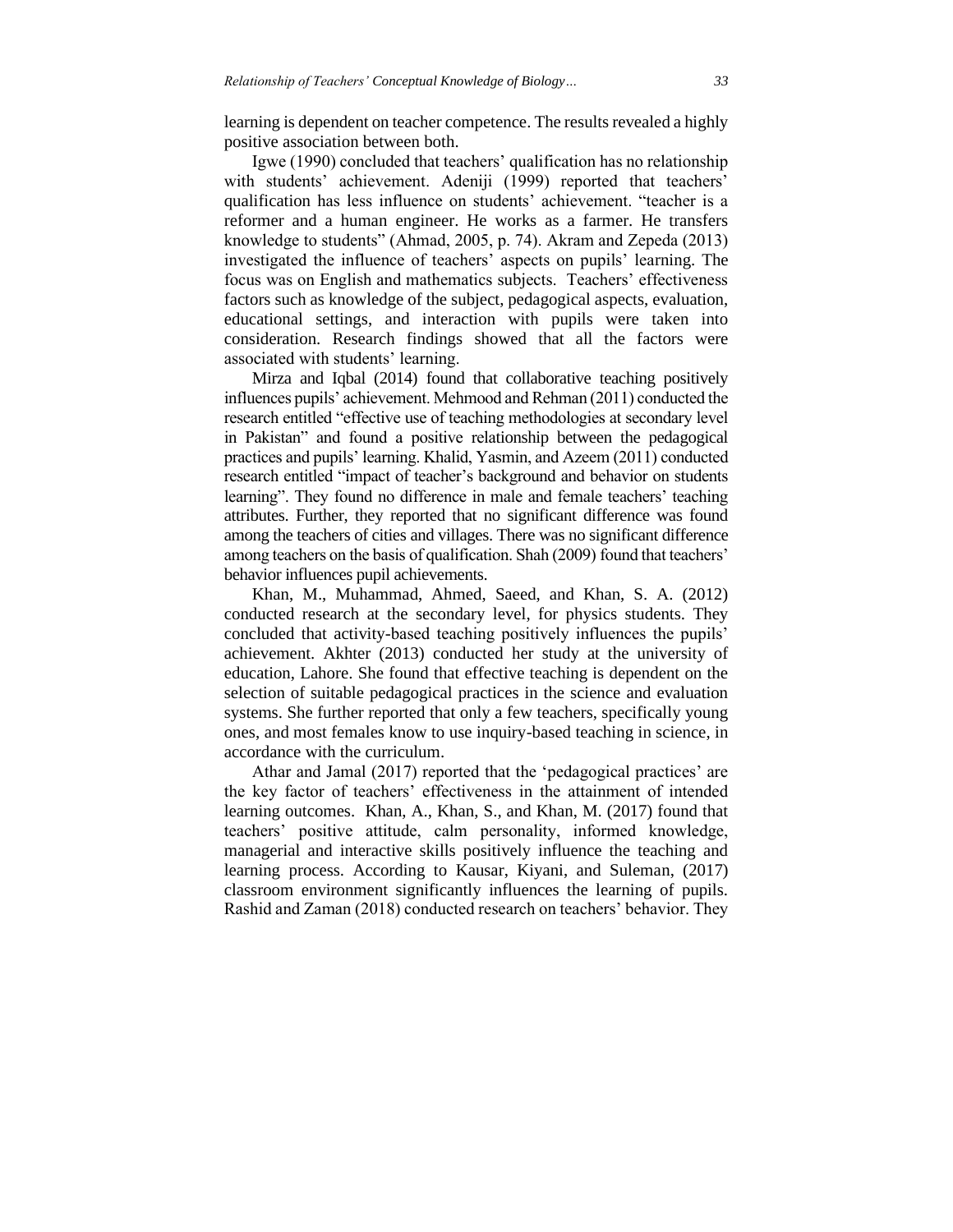found that explanatory and speaking skills show a high association with students' learning.

Research conducted by Farooq and Shahzadi (2006) revealed that inservice training of teachers is positively related to students' achievement. It was also found that the gender of students has no role in mathematics learning. Abid, Hussain, Mahmood, Saeed, and Shoaib (2017) found that elementary school teachers possess an average level of subject knowledge. The study further showed that there was no influence of gender on teachers' subject knowledge. The classroom is the place where the fate of a nation is decided. Progress of the country is in hands of youth and the youth is dependent on educational institutes. Teachers' personality traits, the know-how of the subject, and verbal and non-verbal expressions all can add to students' achievement (Khan et al., 2016).

According to Iqbal, Azam and Rana (2009); Faiz, (2011), there is a deficiency in knowledge of science-related subject matter and teaching methods. Research shows that science teaching in Pakistan is nothing but the mere telling of facts. Focus is laid on reading and verbal explanation. No focus is laid on learning by doing to demonstrate concepts. Factual knowledge is not the single indicator of students' achievement. Assessment of inter-linked knowledge of main concepts of a discipline is also very important (Bransford, Brown, and Cocking, 2000).

### **Hypothesis**

H0: Conceptual knowledge of biology teachers has no relationship with students' achievement.

# **Methodology**

Prior to data collection, an application for permission was submitted to District Education Officer (Secondary). Afterward, a formal letter requesting permission to collect data was sent to the heads of concerned schools. The tool and a simple instruction sheet were delivered to the headmistresses and headmasters of public secondary schools.

# **Research Design**

The quantitative approach along with the co-relational research design was implied in this research. A correlational study is related to the study of the existence of relationships, opinions of people, and prevailing conditions. It mainly focuses on present conditions. It may check the influence of past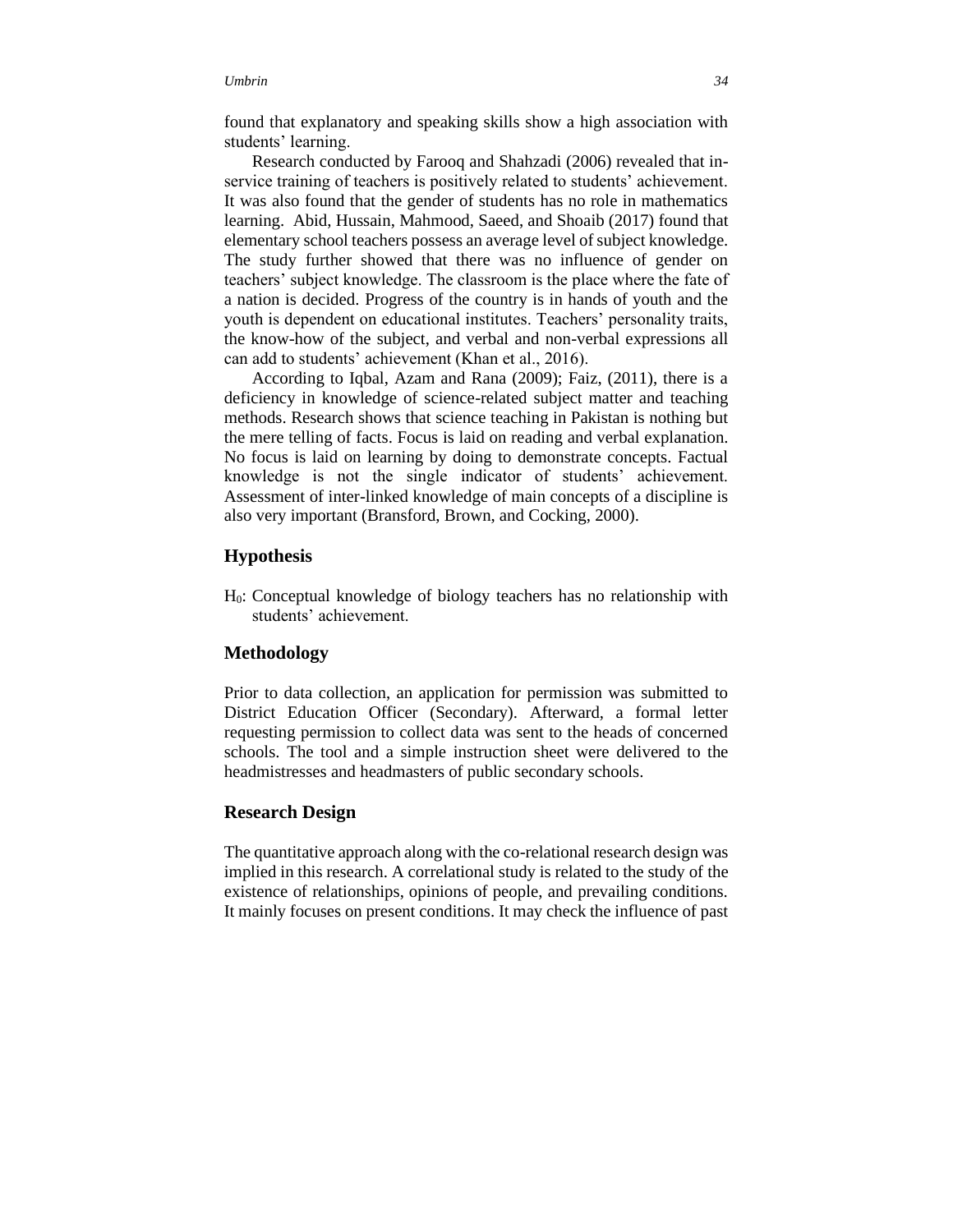events by relating to the present situation (Best and James, 2006). A simple definition of correlation is the relationship between two variables. The main purpose of co-relational research is to find out the variables related to each other. It is concerned with searching for variables that are interconnected and tells that change in one variable provides an idea that what change will be seen in the other variable (Co-relational Research, Definition, Purpose and Examples, 2013).

# **Population**

There were a total of two hundred and twenty-nine (229) government high/higher secondary schools for boys and girls in district Chakwal. Out of those two hundred and twenty-nine (229) schools, one hundred twelve (112) were government girls high/higher secondary schools and one hundred seventeen (117) were government boys high/higher secondary schools.

There were one hundred and thirteen (113) government high/higher secondary schools for boys and girls in tehsil Chakwal. Out of those one hundred and thirteen (113) schools, fifty-eight (58) were government boys high/higher secondary schools and fifty-five (55) were government girls high/higher secondary schools.

# **Sample**

Multi-stage sampling was done from tehsil Chakwal. At the first stage, cluster sampling was done and four centers (Markaz) from tehsil Chakwal were selected. Afterward, stratified sampling and simple random sampling were done. There were eighty high/higher secondary schools in which biology was being taught. Out of eighty schools, three schools (two girls and one boy school) were included in pilot testing, which was not part of actual research. Six teachers and six hundred seven students were included in pilot testing. A simple random sampling procedure was opted to select sample schools. It was made sure that samples from each center would not be less than fifty percent. There were fifty-five schools (including thirty girls and twenty-five boys schools) that were included in actual research through simple random sampling from each center.

# **Research Instrument**

A test comprising of thirty-nine multiple test items was developed for teachers of biology. Tool to assess teachers' conceptual knowledge of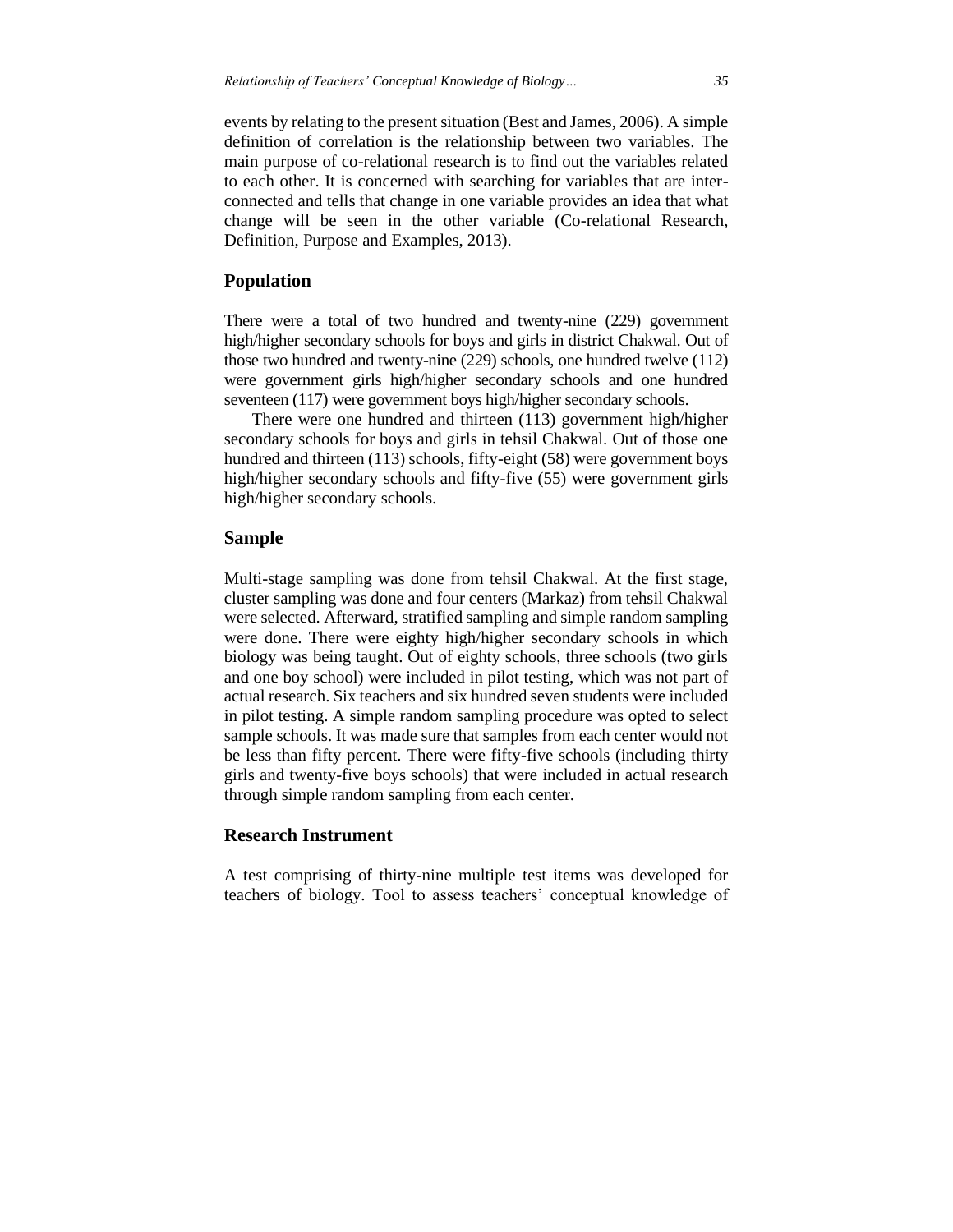biology was administered at the high school level. Students' result of 9<sup>th</sup> grade was obtained from the official record of schools as students' achievement.

Researcher developed the test by following these steps:

- i. Purpose of the test
- ii. Content selection
- iii. Development of test items
- iv. Item review
- v. Piloting
- vi. Item analysis and revision of items
- vii. Validity of test
- viii. Reliability of test
- ix. Item difficulty
- x. Item discrimination

The main focus of the test was the assessment of teachers' conceptual knowledge of biology. In order to check face validity, the researcher requested the experts to refine the items in format and language to make the test simple. Considering the usability of the test; the time allocated was mentioned, language used was simple and easily understandable; clear instruction was provided. The content of the test was checked by biology teachers and experts.

The content validity of the test was also established by experts. They critically analyzed the content of the items and suggested minor modifications which were applied. Reliability of the test was checked by using test retest technique. For this purpose, conceptual knowledge based test was administered to six teachers who were not included in sample. The same test was re-administered among the same teachers after a week. Pearson's product-moment correlation was applied to the data collected. The Pearson's coefficient was found 0.84 which confirmed the reliability of the test.

# **Data Collection**

Data were collected by personal visits. The test was administered to biology teachers (who taught the  $9<sup>th</sup>$ -grade students of biology) and the result of 9<sup>th</sup>-grade students was collected from the official record of respective schools.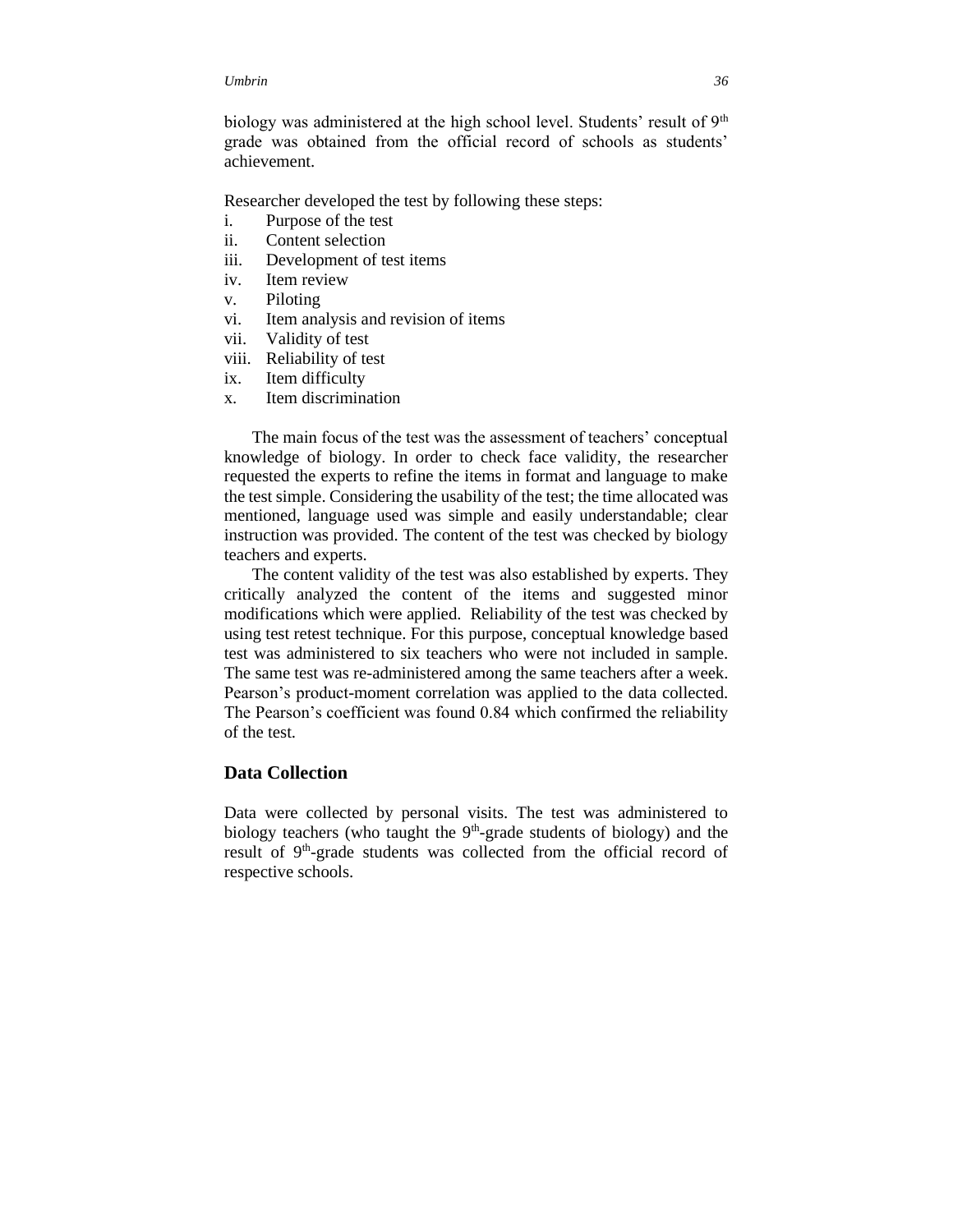# **Data Analysis**

Data were analyzed with the help of percentages, averages, regression, and t-test by using Statistical Package for Social Sciences (SPSS).

Table 1. *Teachers' Conceptual Knowledge of Biology (Average) Versus Students' Achievement of Biology (Average)*

Descriptive Statistics

| Variables                                                | Standard |           |    |  |  |
|----------------------------------------------------------|----------|-----------|----|--|--|
|                                                          | Mean     | Deviation |    |  |  |
| Students' achievement<br>(Dependent variable)            | 57.793   | 15.064    | 55 |  |  |
| Teachers' conceptual knowledge<br>(Independent variable) | 68.582   | 10.778    | 55 |  |  |

Table 1 shows the average of teachers' conceptual knowledge and average of students' achievement. The graphical representation of male and female teachers' conceptual knowledge and students' achievement may help to understand the relationship between both variables. The relationship of teachers' conceptual knowledge and students' achievement is presented below in the figure 1.



*Figure 1.* Graphical representation of the relationship of male and female teachers' conceptual knowledge with students' achievement.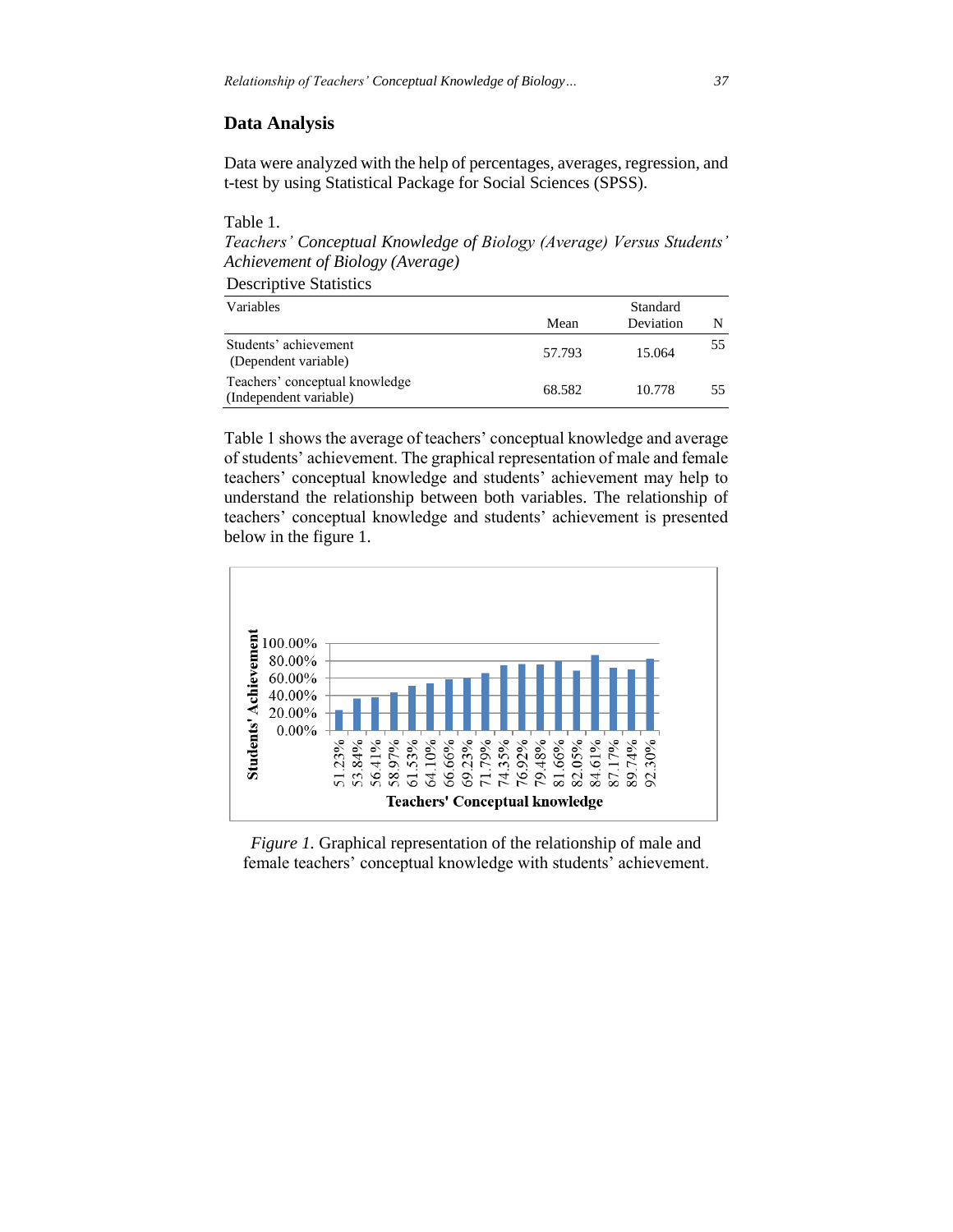Figure 1 shows the average of male and female teachers' conceptual knowledge and average students' achievement in biology. Overall, an increase in teachers' conceptual knowledge shows an increase in students' achievement. The scattered graph may further help to understand the relationship more accurately.



*Figure 2.* Scattered graph of teachers' conceptual knowledge and students' achievement

Figure 2 shows the relationship between teachers' conceptual knowledge and students' achievement. The data look linearly and positively related. Students' achievement shows an increase with the increase in teachers' conceptual knowledge. Regression may further elaborate the influence of teachers' conceptual knowledge on students' achievement.

#### Table 2.

*Simple Linear Regression for Teachers' Conceptual Knowledge and Students' Achievement* Model Summary

| Model                                        | R                 | Square | <b>Adjusted R Square</b>                                  | Durbin-Watson |  |
|----------------------------------------------|-------------------|--------|-----------------------------------------------------------|---------------|--|
|                                              | .858 <sup>a</sup> | .735   | .730                                                      | 2.104         |  |
|                                              |                   |        | a. Predictors: (Constant), Teachers' conceptual knowledge |               |  |
| b. Dependent Variable: Students' achievement |                   |        |                                                           |               |  |
|                                              |                   |        |                                                           |               |  |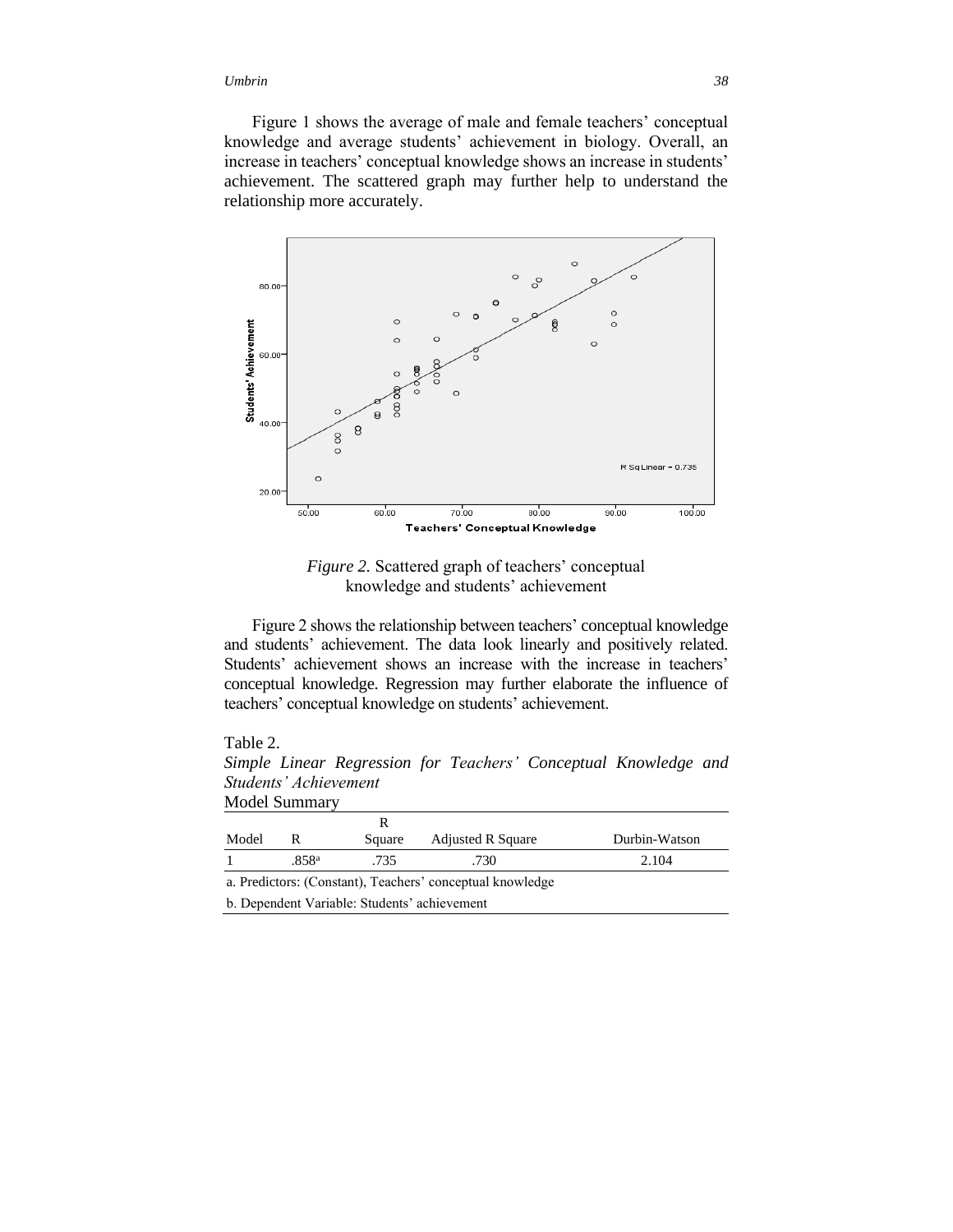Table 2 describes the simple linear regression between teachers' conceptual knowledge and students' achievement. It depicts that the Pearson correlation R-value is 0.858 which indicates a highly positive and strong relationship between both variables. R square expresses the variance (in percentage) in the dependent variable by the independent variable. The square value indicates how much of the total variation in the dependent variable (students' achievement) can be explained by the independent variable (teachers' conceptual knowledge). R square value is 0.735. It shows that 73.5% of the variance observed in students' achievement is due to teachers' conceptual knowledge.

#### Table 3.

*ANOVA as a Part of Linear Model of Regression* ANOVA

| Model                                                             | Sum of Squares | <b>Difference</b> | Mean Square | F       | Significance      |
|-------------------------------------------------------------------|----------------|-------------------|-------------|---------|-------------------|
| 1 Regression                                                      | 9011.651       |                   | 9011.651    | 147.249 | .000 <sup>a</sup> |
| Residual                                                          | 3243.609       | 53                | 61.200      |         |                   |
| Total                                                             | 12255.260      | 54                |             |         |                   |
| Predictor: (Constant), Teachers'<br>conceptual<br>a.<br>knowledge |                |                   |             |         |                   |
| b. Dependent Variable: Students achievement                       |                |                   |             |         |                   |

Table 3 depicts ANOVA values. ANOVA is another way of looking at our regression model. It is used to check that model with one independent variable works better than simply using the mean. The table shows significance value p is .000 indicates a statistically significant relationship between the independent variable and dependent variable.

# Table 4.

*Coefficients Showing the Relationship Between Teachers' Conceptual Knowledge and Students' Achievement*

Coefficients

|                                              | Un-standardized<br>coefficients | Standardized<br>coefficients |          |              |  |
|----------------------------------------------|---------------------------------|------------------------------|----------|--------------|--|
| Model                                        | в                               | <b>B</b> eta                 |          | Significance |  |
| (Constant)                                   | $-24.405$                       |                              | $-3.560$ | .001         |  |
| Teachers' conceptual<br>knowledge            | 1.199                           | .858                         | 12.135   | .000         |  |
| a. Dependent Variable: Students' achievement |                                 |                              |          |              |  |

In table 4 the un-standardized coefficient shows the value 1.19 that is with a positive sign. It indicates that the dependent variable (students'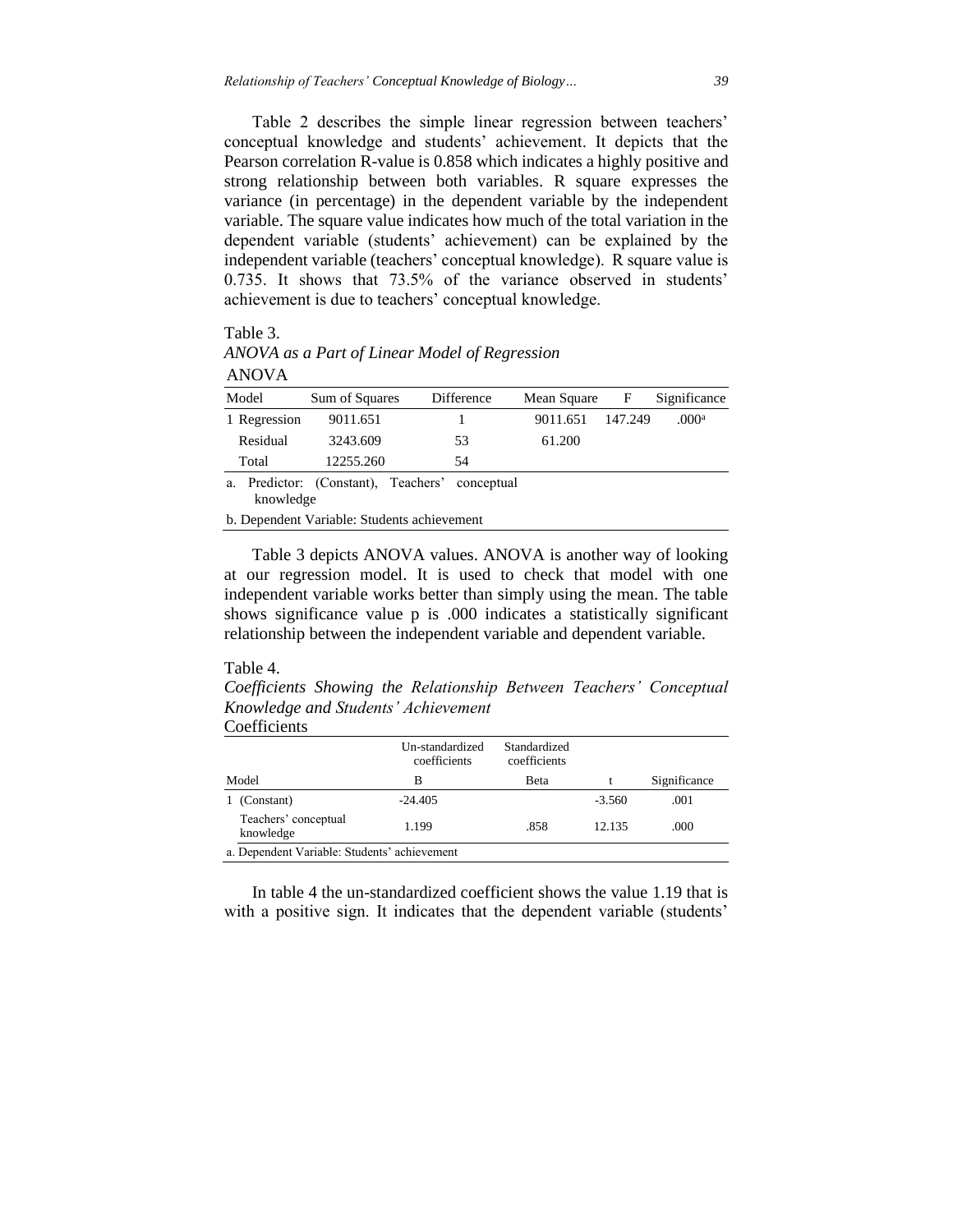achievement) increases with the increase in the independent variable (teachers' conceptual knowledge). It describes that for every one-unit increase in teachers' conceptual knowledge, students' achievement increases by 1.199 points. The significance value is .000 is less than the level of significance  $\alpha = 0.05$ .

# **Discussion**

The major objective of the research was to find out the relationship of teachers' conceptual knowledge on students' achievement. Data analysis revealed the great influence of teachers' conceptual knowledge of biology on students' achievement. Research findings supported the findings of previous research. Metzler and Woessmann (2010) reported that impact of teacher subject knowledge on student achievement is statistically significant. Previous research show that teacher knowledge is the only factor which is consistently associated with student achievement. The findings suggested that policymakers and educational administrators should take into account the teachers' subject knowledge. The research findings supported the previous research work in the United States, conducted by Hanushek (1971); Summers, Anita, Barbara, and Wolfe (1977); Murnane, Barbara and Phillips (1981). Hanushek (1997) find that teacher performance scores have positive impact on pupil learning.

Eide, Eric, Goldhaber, and Brewer (2004) reported that teachers' effectiveness is based on teachers' academic performance. "Out of teacher attributes such as teaching experience, salary and test scores only teachers' knowledge measured by test scores has consistently been found to be associated with students' achievement" (Hanushek, Steven and Rivkin 2006, p.1064).

The report of the National Commission on teaching and America's future (1996) suggested that teachers' knowledge and skill influence students' learning. The influence of teaching on student achievement is greater as compared to student ethnicity, family income, class size and school type. (Yusuf and Dada, 2016).

Another research found that a highly effective teacher enhances the students' achievement even when other students have similar achievement levels (Sanders and Rivers, 1996). Unanma, Abugu, Dike and Umeobike (2013) reported a positive association of teachers' academic qualifications with students' achievement in chemistry. According to Richardson (2008) significant relationship is found between teacher qualifications and student achievement. The findings suggested that students taught by mathematics teachers with five or more years of experience perform better in their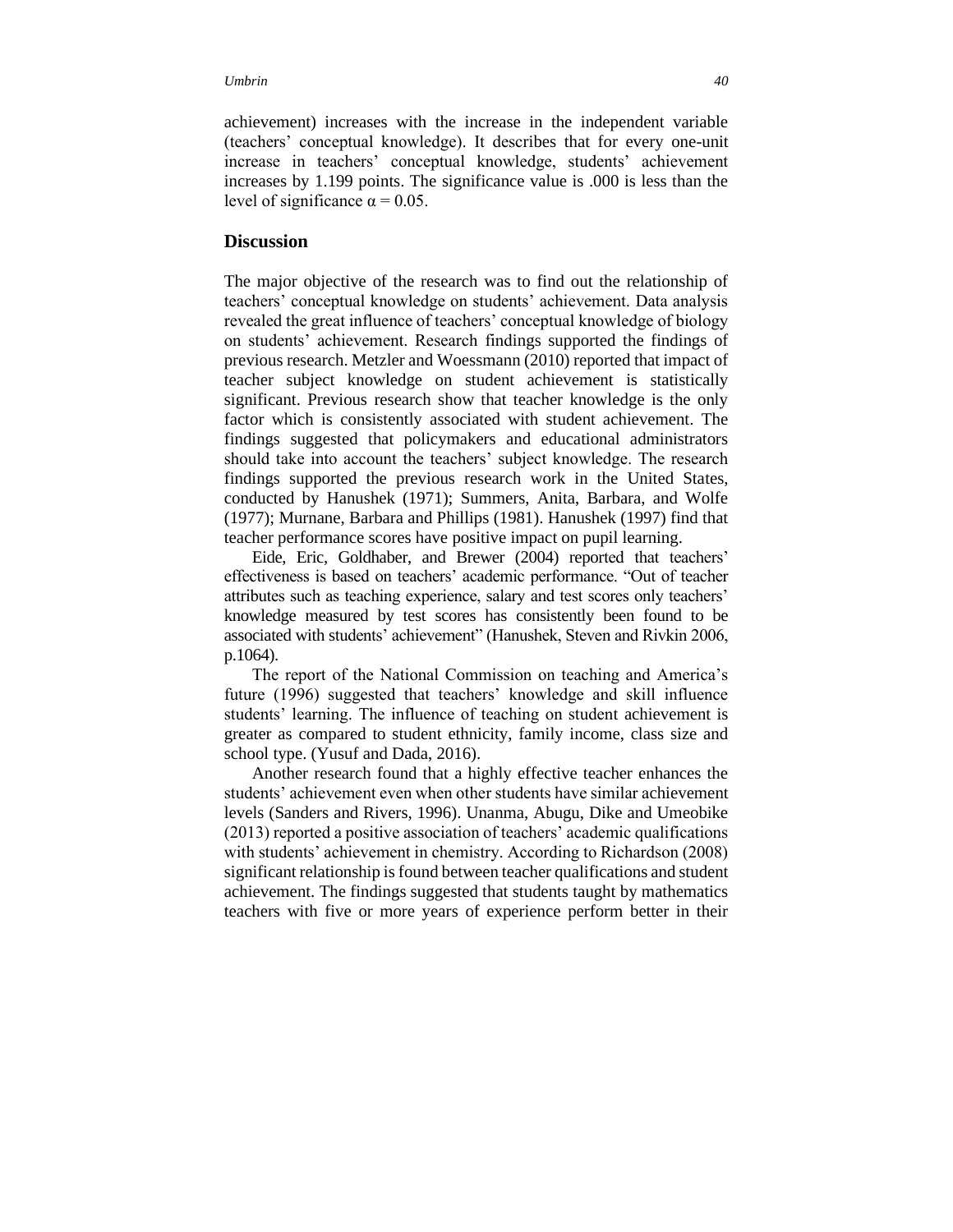mathematics test. He further concluded that students of a teacher having secondary mathematics certification, showed high achievement on the mathematical test than teachers having different certification.

According to Ogbannaya (2009), all mathematics teachers having a degree with a specialization in mathematics and having experience, influence students' achievement positively. Akinfe, Olofinniyi and Fashiku (2012) conducted research entitled: "Teachers' Quality as Correlates of Students Academic Performance in Biology in Senior Secondary Schools in Ondo State, Nigeria." The research showed that teachers' professional qualification plays an important role to enhance students' academic achievement in biology. They further added that teaching methods and teaching experience significantly influence students' academic achievement. Raw (2003) reported that experienced teachers play important role in enhancing pupils learning. Employing qualified teachers in schools enhances the quality of education. The quality of teachers helps in improving students' achievement in mathematics (Abe and Adu, 2013).

Bilesanmi (1999) reported that in mathematics, teachers' experience significantly and positively influences students' achievement. Okuruwa (1999) found that teachers' degrees with specialization in relevant subjects influence students' achievement positively in science. Teachers as agents for the amplification of educational policies have an influence on students' achievement (Afe, 2001). Wayne and Young (2003) found that higher qualifications of teachers result in better students' achievement.

### **Conclusion**

There exist a significant and positive relationship between teachers' conceptual knowledge and students' achievement. Thus, null hypothesis H01 "conceptual knowledge of biology teachers has no relationship with students' achievement" was rejected. It is concluded that there exists a relationship between teachers' conceptual knowledge of biology with students' achievement.

### **Recommendations**

- 1. The research may be replicated with a large sample of teachers and students of both gender in government and private schools for generalization of results.
- 2. This research was carried out at the secondary school level. This kind of research may be conducted at a higher secondary level as well.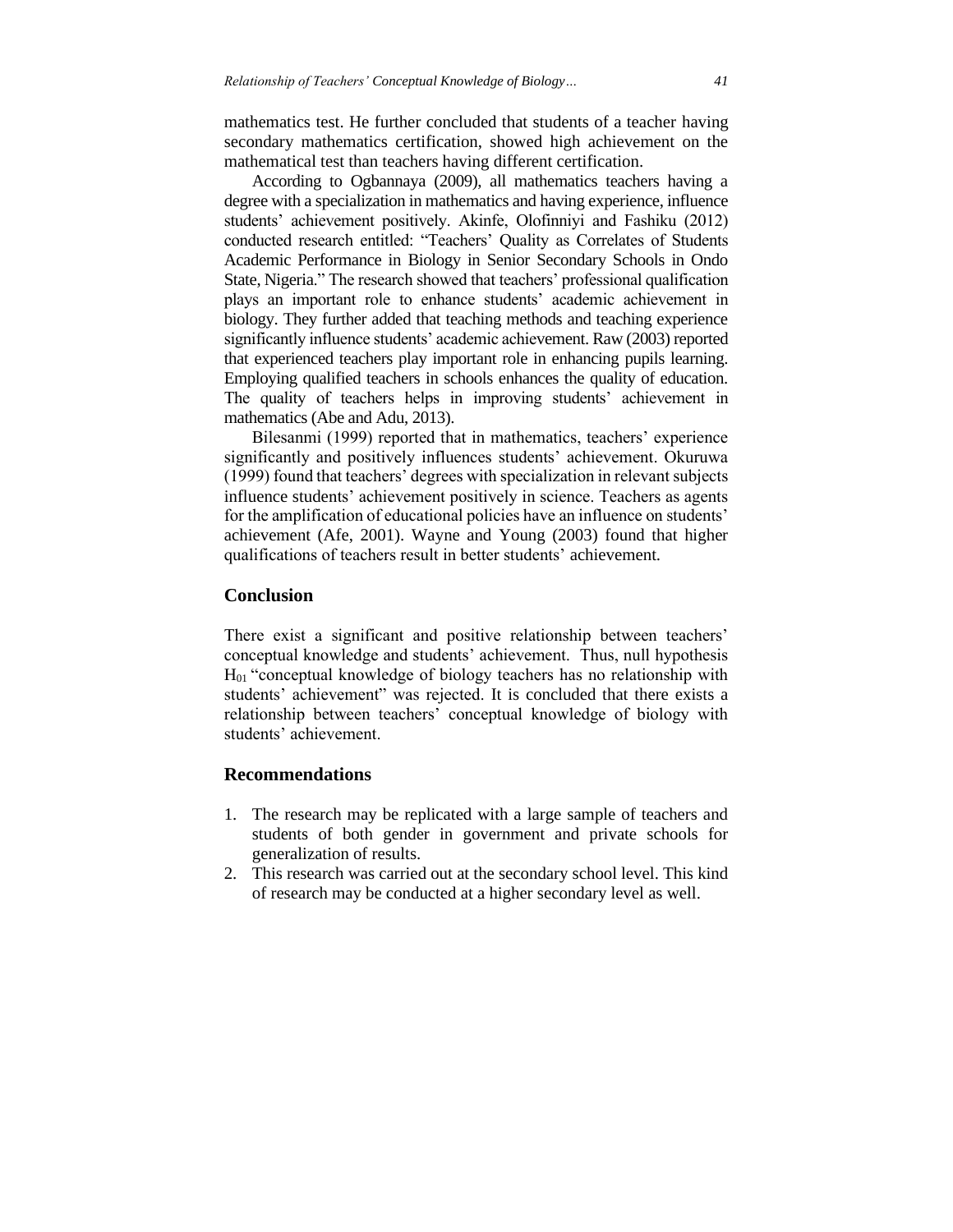## **References**

- Aaronson, D., Barrow, L., & Sander, W. (2007). Teachers and student achievement in the Chicago public high schools. Journal of Labor Economics, 25 (1), 95–135.
- Abe, T.O., & Adu, E. I. (2013). Influence of qualification on development and assessment of computer programmed instructional package on energy concept in upper basic technology in Ekiti state. Journal of Science and Technology, 3(6), 611-618.
- Abid, N., Hussain, T., Mahmood, T., Saeed, A., & Shoaib, A. (2017). Subject matter knowledge competence: An empirical evidence of elementary school teachers. Bulletin of Education and Research, 39 (1), 245-250.
- Aboderin, A. O. (2001). Planning for effective teaching. In Uche, S. C. & Enukoha, O. I. (Eds). Professional skills for effective teaching. Lagos. Rehoboth Favors. pp. 42-52.
- Adekunle, A.B. (2006). Influence of teachers` factors on students` academic performance in accounting. Un-published B.Ed Project. Olabisi Onabanjo university, Ago- Iwoye.
- Adeniji, I. A. (1999). A path analytic study of some teachers' characteristics and teacher job performance in secondary schools in Ogun state, Nigeria, University of Ibadan.
- Afe, J. O. (2001). Reflections on becoming a teacher and challenges of teacher education. Inaugural lecture series 64. University of Benin, Benin city.
- Ahmad, G. P. (2005). A model of in-service training for university teachers. Gomal university. Journal of Research, 21, 74-7.
- Akhter, N. (2013). An investigation of Pakistani university teachereducators' and Student-teachers' perceptions of the role and importance of inquiry-based pedagogy in their professional learning experiences in initial teacher education. School of education, college of social sciences, university of Glasgow.
- Akinfe, E., Olofinniyi, O. E., & Fashiku, C. O. (2012). Teachers' quality as correlates of students' academic performance in biology in senior secondary schools in Ondo state, Nigeria. Journal of Education Research, 1 (6),108-114.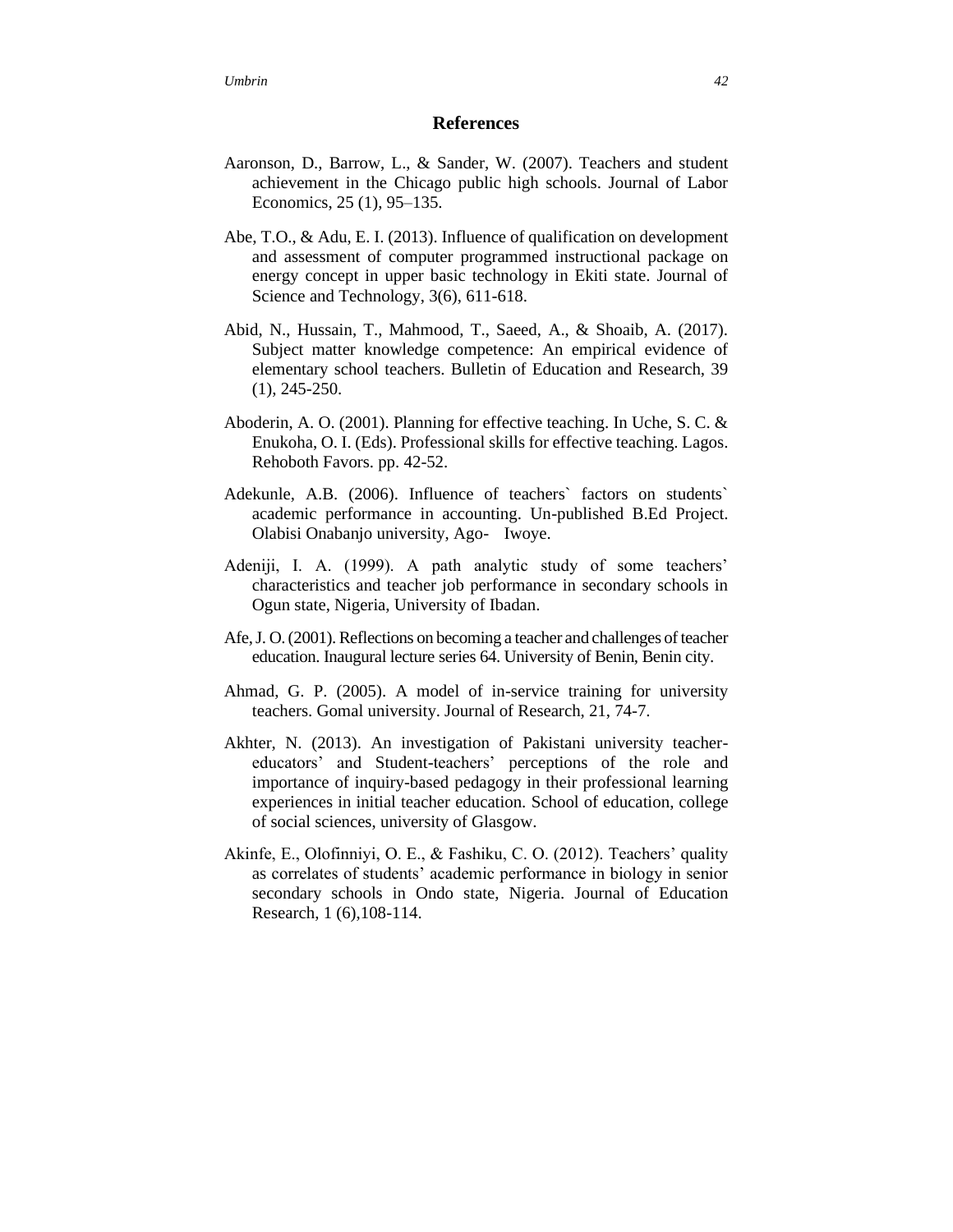- Akpan, O. E., Essien, E. E., & Obot, M. M. I. (2008). Teachers' level of mastery of subject matter and students' academic achievement in social studies in Cross River state. West African Journal of Educational Research. 11 (2), 11-17.
- Akram, M., & Zepeda, S. J. (2013). Correlating teacher self-assessment score with students' achievement in English and mathematics. Pakistan Journal of Education, 30 (2).13-32.
- Athar, M. R., & Jamal, N. (2017). Academic achievement of students associated with professional education of teacher. Journal of Research and Reflections in Education, 11 (2),94-99.
- Baumert, J., & Kunter, M. (2013). The coactive model of teachers' professional competence. In Kunter, M., Baumert, J., Blum,W., Klusmann, U., Krauss, S., & Neubrand, M. (Eds.), Cognitive activation in the mathematics classroom and professional competence of teachers (pp. 25–48). New York. Springer.
- Bilesanmi, J. B. (1999). A causal model of teacher's characteristics and Students' achievement in some ecological concepts, University of Ibadan.
- Bransford, J. D., Brown, A. L., & Cocking, R. R. (2000). How people learn: Brain, mind experience and school. Washington DC: National Academy Press.
- Carnoy, M., & Arends, F. (2012). Explaining mathematics achievement gains in Botswana and South Africa, Prospects, 42(4), 453-468.
- Carter, V. (2018). What is student achievement? Retrieved from, [https://study.com/academy/lesson/student-achievement-definition](https://study.com/academy/lesson/student-achievement-definition-factors-research.html)[factors-research.html](https://study.com/academy/lesson/student-achievement-definition-factors-research.html)
- Eggen, P., & Kauchak, D. (2001). Educational psychology: Windows on classrooms. New Jersey prentice hall, Inc.
- Ehindero, O. J. & Ajibade, Y. A. (2000). What our student says about how we teach. Ife Journal of Educational Studies, 7 (1), 1-9.
- Eide, Eric, Goldhaber, D., & Brewer, D. (2004). The teacher labour market and teacher quality. Oxford review of economic policy, 20 (2), 230– 244.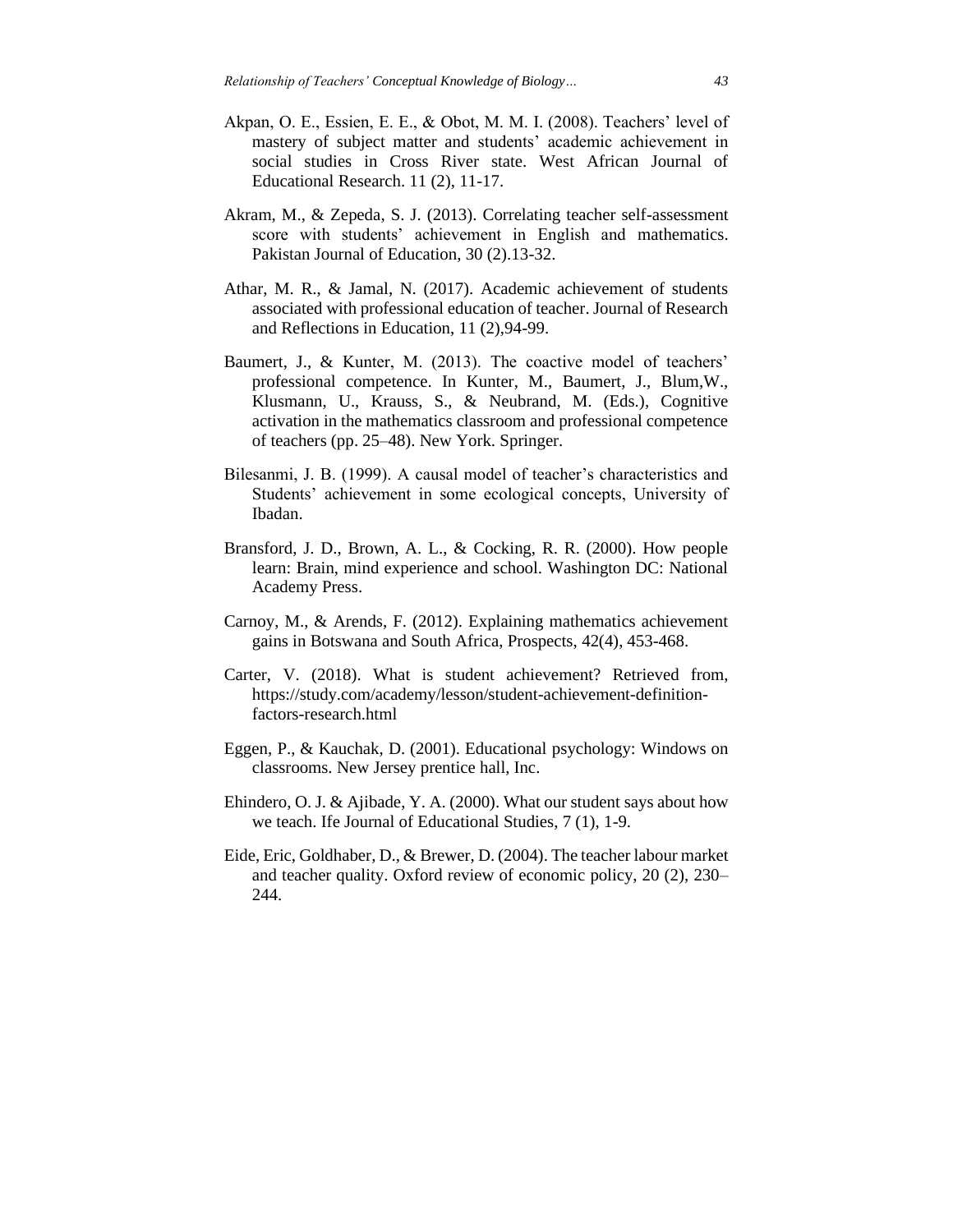- Faiz, F. A. (2011). Problems and prospects of science education at secondary level in Pakistan. Islamabad (Unpublished Dissertation). Retrieved from, http://prr.hec.gov.pk/
- Farooq, M. S., & Shahzadi, N. (2006). Effect of teachers' professional education on students' achievement in Mathematics. Bulletin of Education and Research, 28 (1),47-55.
- Hahn, U., & Ramscar, M. (2001). Introduction. Similarity and categorization. In Hahn, U., & Ramscar, M. (Eds.). Similarity and categorization, pp.1-11. New York, Oxford University Press.
- Haider, Z., Hameed, Q., & Ameen, S. (2015). Applying standardized rubrics for assessing the instructional competence of elementary school teachers in Pakistan. Advances in social sciences Research Journal, 2(3), 39- 50.
- Hanushek, E. A. (1971). Teacher characteristics and gains in student achievement: Estimation using microdata. American economic review, 61 (2), 280–288.
- Hanushek, E. A. (1997). Assessing the effects of school resources on student performance: An update educational evaluation and policy analysis, 19 (2), 141–16.
- Hanushek, E. A., & Rivkin, S. G. (2004). How to improve the supply of highquality teachers. In D. Ravitch (Eds.), Brooking Pares on education policy, pp 7-44. Washington DC: Brookings Institution Press.
- Hanushek, E. A., Steven, G., & Rivkin (2006). Teacher quality. In Eric A. Hanushek, Finis, & Welch (eds.). Handbook of the economics of education, 2, pp. 1051–1078. Amsterdam: North-Holland.
- Hargreaves, A. (2000). Mixed emotions: Teachers' perceptions of their interactions with students. Teach. Teacher Education, 16 (8), 811-826.
- Hiebert, J., Carpenter, T. P., Fennema, E., Fuson, K., & Murray, H. (1997). Making sense: Teaching and learning mathematics with understanding. Heinemann, 361 Hanover Street, Portsmouth, NH 03801-3912.
- Igwe, D. O. (1990). Science teacher qualification and student's performance in secondary schools in Kano State. Journal of Science Teachers Association Nigeria, 26 (2), 24-51.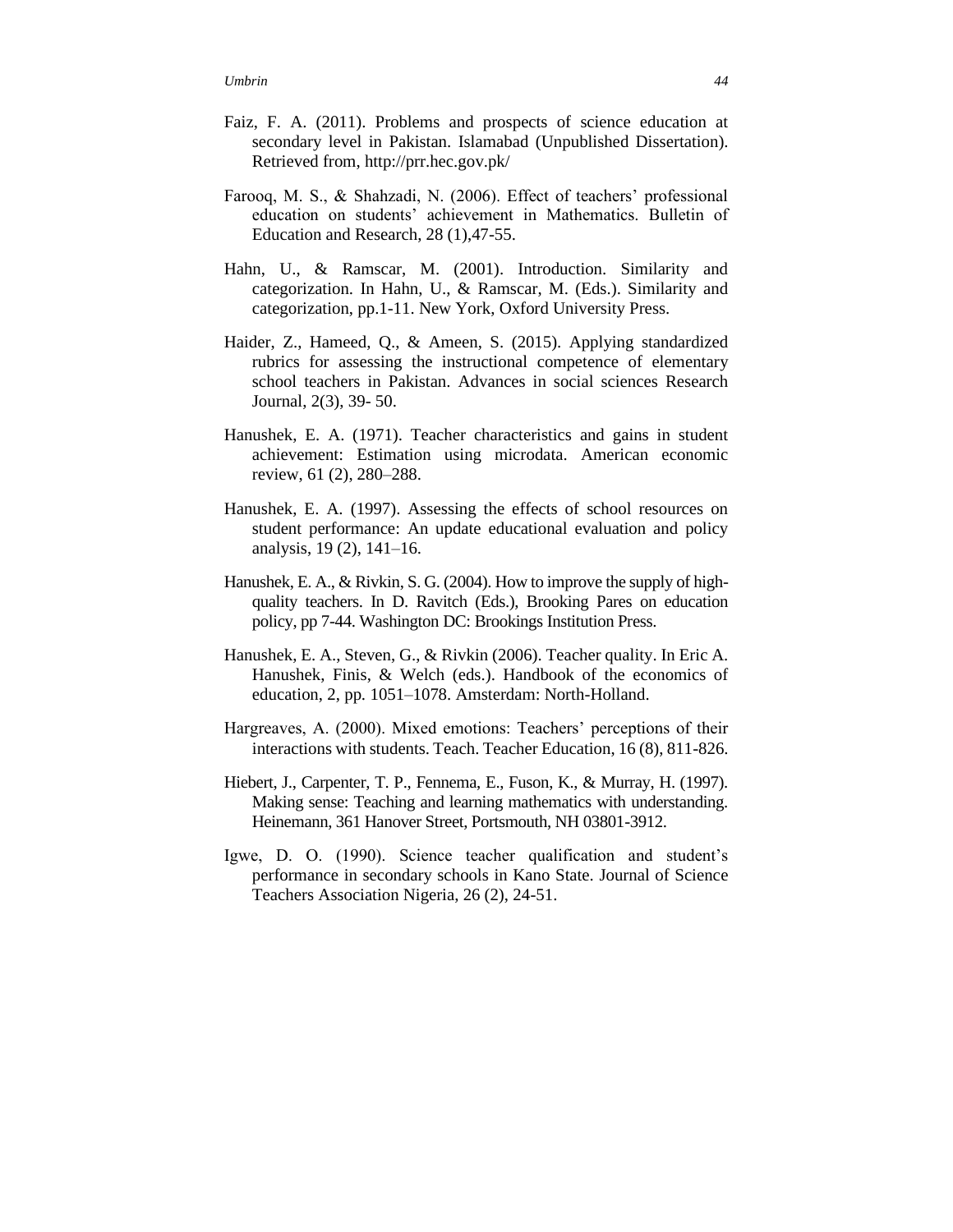- Iqbal, H. M., Azam, S., & Rana, R. A. (2009). Secondary school science teachers' views about the nature of science. Bulletin of Education and Research, 31(2), 29-44.
- Johnson, D. W., & Johnson, R. T. (2010). An educational psychology success story: Social interdependence theory and cooperative learning. Educational Researcher, 38(5), 365-379.
- Kausar, A., Kiyani1, A. I., & Suleman, Q. (2017). Effect of classroom environment on the academic achievement of secondary school students in the subject of Pakistan Studies at secondary level in Rawalpindi district, Pakistan. Journal of Education and Practice, 8 (24),56-63.
- Khalid, A., Yasmin, S., & Azeem, M. (2011). Impact of teacher's background and behavior on students learning. International Journal of Human Resource Studies, 1 (2),60.
- Khan, A., Khan, S., & Khan, M. (2017). Teaching Professionalism and Students Academic Achievements. Research on Humanities and Social Sciences, 7 (7),47-52.
- Khan, A., Khan, S., Khan, S. Z., & Khan, M. (2016). Impact of teacher personality on the academics of the students. Journal of Physical Education Research, 3 (2I), 74-79.
- Khan, M., Muhammad, N., Ahmed, M., Saeed, F., & Khan, S. A. (2012). Impact of activity-based teaching on students' academic achievements in physics at the secondary level. Academic Research International, 3  $(1)$ , 146.
- Kimani, G., Cheboswony, M., Kodero, H. M., & Misigo, B. L. (2009). The self-concept and academic performance of institutionalized and noninstitutionalized HIV/AIDS orphaned children in Kisumu municipality. Educational Research and Reviews, 4 (3), 106-110.
- Lipping, M. (1999). Knowing and teaching elementary mathematics. Mahwah NJ: Erlbaum national council of teachers of mathematics.
- Mehmood, T., & Rehman, Z. (2011). Effective use of teaching methodologies at secondary level in Pakistan. Journal of American Science, 7 (2), 313-320.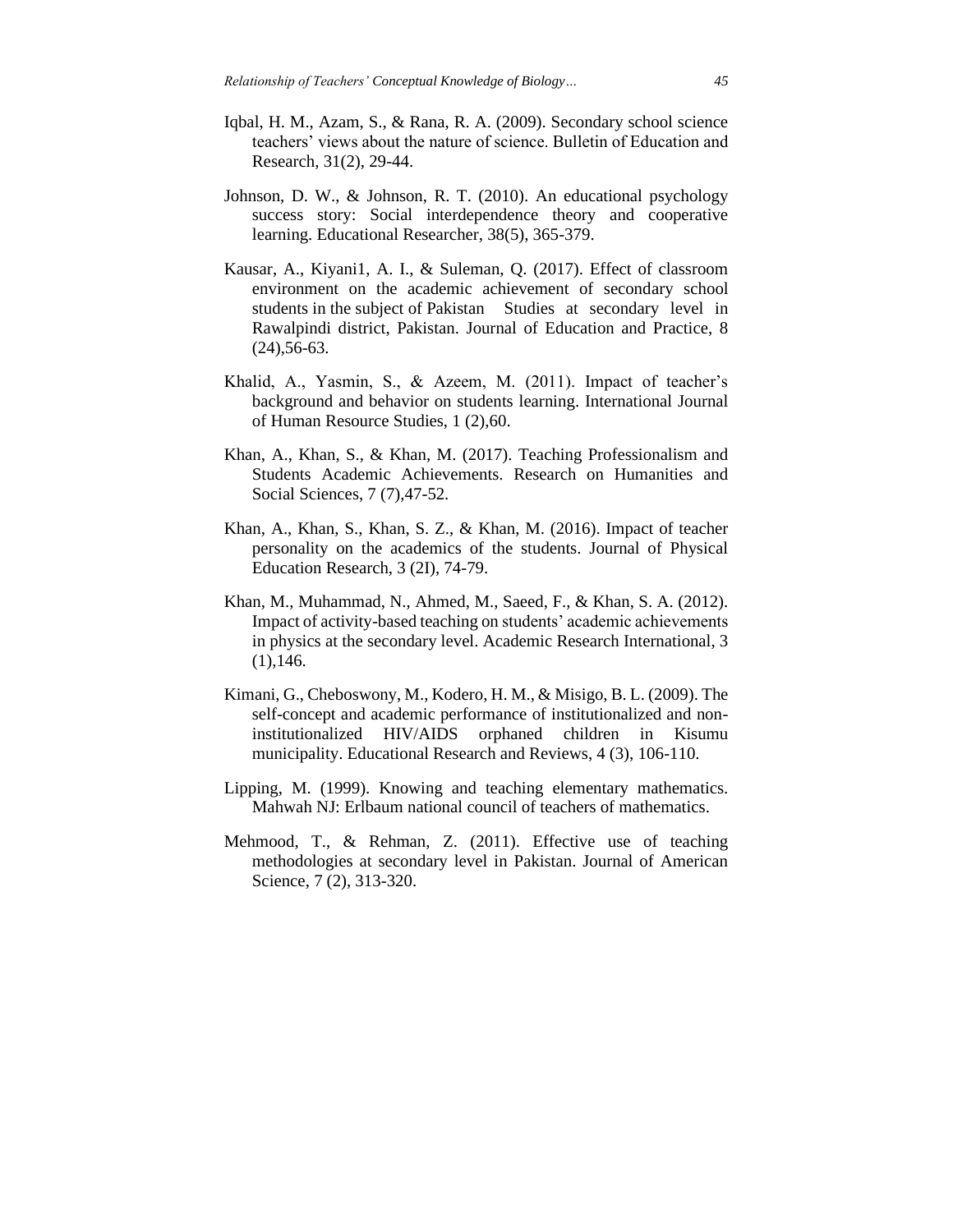- Metzler, J., & Woessmann, L. (2010). The impact of teacher subject knowledge on student achievement: Evidence from within-teacher within-student variation. Institute for the study of labor. Discussion paper series. Institute of labor economics (IZA), discussion paper no. 4999.
- Mezieobi, K., Fubara, V., & Mezieobi, S. (2008). Social studies in Nigeria: Teaching methods, instructional materials and resources. Owerri: Acadapeak Publishers.
- Mirza, M. S., & Iqbal, M. Z. (2014). Impact of collaborative teaching on mathematics students' achievement in Pakistan. Journal of Research and Reflections in Education, 8 (1), 13-21. Retrieved from, http://www.ue.edu.pk/jrre
- Murnane, Richard, J., Barbara, R., & Phillips (1981). What do effective teachers of inner-city children have in common? Social science research, 10 (1), 83–100.
- National commission on teaching and America's future (1996). What teachers know and can do has the most important influence on what students learn.
- National Professional Standards for Teachers in Pakistan (2009). Policy and planning wing. Ministry of education, Government of Pakistan, Islamabad.
- National Research Council (2012). A framework for K-12 science education: Practices, crosscutting concepts, and core ideas. Washington, DC. National academies press.
- Ogbannaya, U. I. (2009). The influence of teachers' background. Professional development and teaching practices on students' achievement in mathematics in Lesotho (Masters dissertation), Pretoria: University of South Africa.
- Okuruwa, T. O. (1999). The effect of some teacher's character on pupils' performance in primary science. University of Ibadan, Ibadan.
- Organization for Economic Co-operation and Development (2010). Education at a glance 2010: OECD indicators. Retrieved from http://www.oecd.org/edu/skills-beyond school/educationataglance2010oecdindicators.htm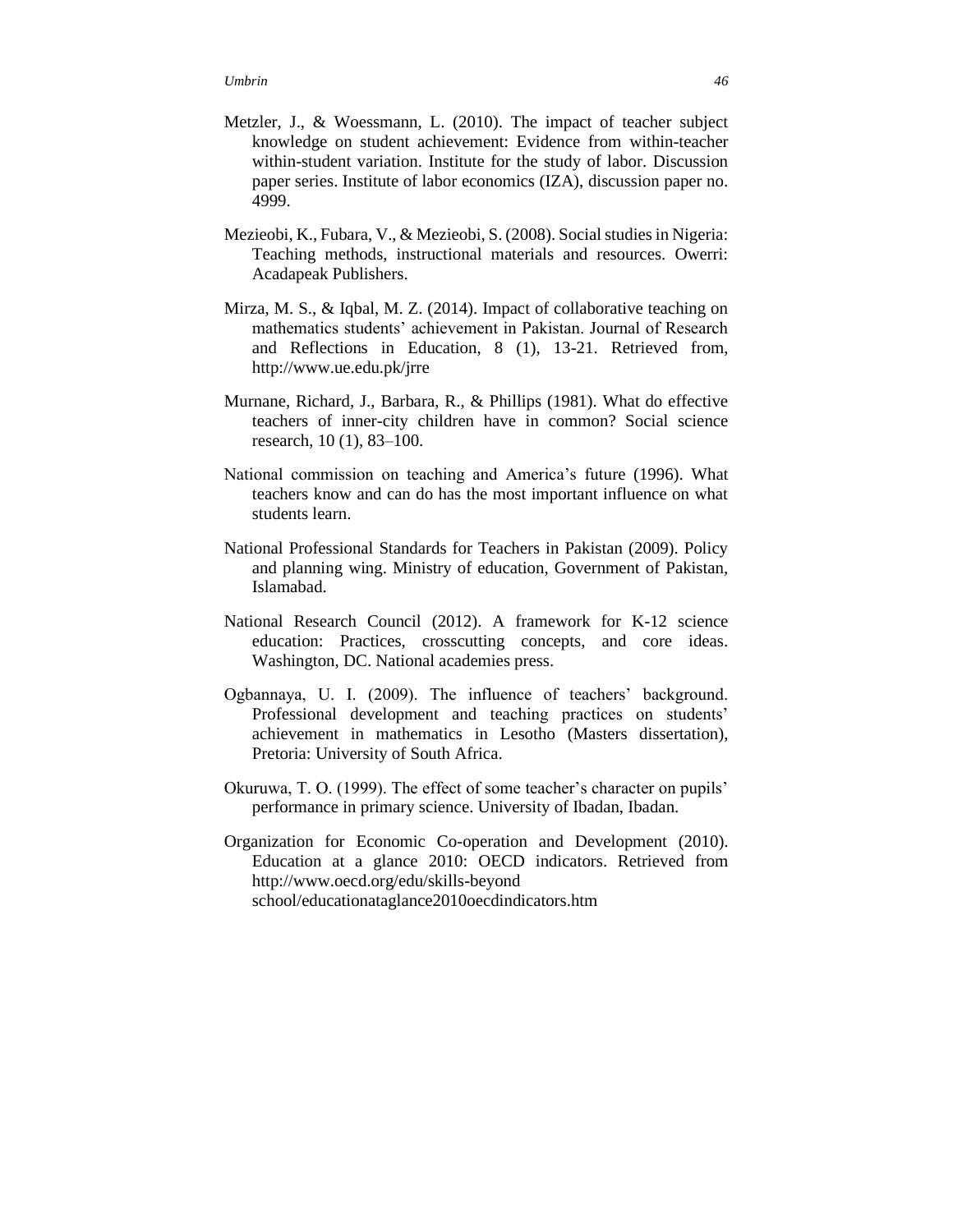- Paul, G., & Kremer, M. (2006). Schools, teachers, and education outcomes in developing countries. In Eric, A. Hanushek, Finis Welch (eds.), Handbook of the economics of education, 2, 945–1017. Amsterdam, North-Holland.
- Rashid, M. A., & Zaman, S. (2018). Effects of teacher's behavior on academic performance of students. Department of social sciences, Shaheed Zulfikar Ali Bhutto Institute of Science and Technology (SZABIST), Islamabad, Pakistan. Retrieved from, https://www.researchgate.net/publication/325248514
- Raw, V. K. (2003). Quality teaching. New Delhi: APH Publishing Company.
- Rena (2000). Who will teach: A case study of teacher education reform. California: Caddo Gap Press.
- Rice, J. K. (2003). Teacher quality: Understanding the effectiveness of teacher attributes. Washington, DC: Economic Policy Institute.
- Richardson, A. R. (2008). An examination of teacher qualification and student's achievement in mathematics (Masters Thesis), Alabama Auburn University.
- Rivkin, Steven, G., Eric, A., Hanushek, John, F., & Kain (2005). Teachers, schools, and academic achievement. Econometrica 73 (2), 417–458.
- Rockoff & Jonah, E. (2004). The impact of individual teachers on student achievement: Evidence from panel data. American Economic Review, 94 (2), 247–252.
- Saeed, M., & Khalid, M. (2002). Assessing competency of Pakistani primary school teachers in mathematics, science and pedagogy. International Journal of Educational Management,16 (4), 190-195.
- Sali-Ot, M. A. (2011). Competencies of instructors: Its correlation to the factors affecting the academic performance of students. Journal of Philippine Association of Institutions for Research, 31 (6), 31-51.
- Sanders, W. L., & Rivers, J. C. (1996). Cumulative and residual effects of teachers on future students' academic achievement. Knoxville: University of Tennessee value-added research and assessment center.